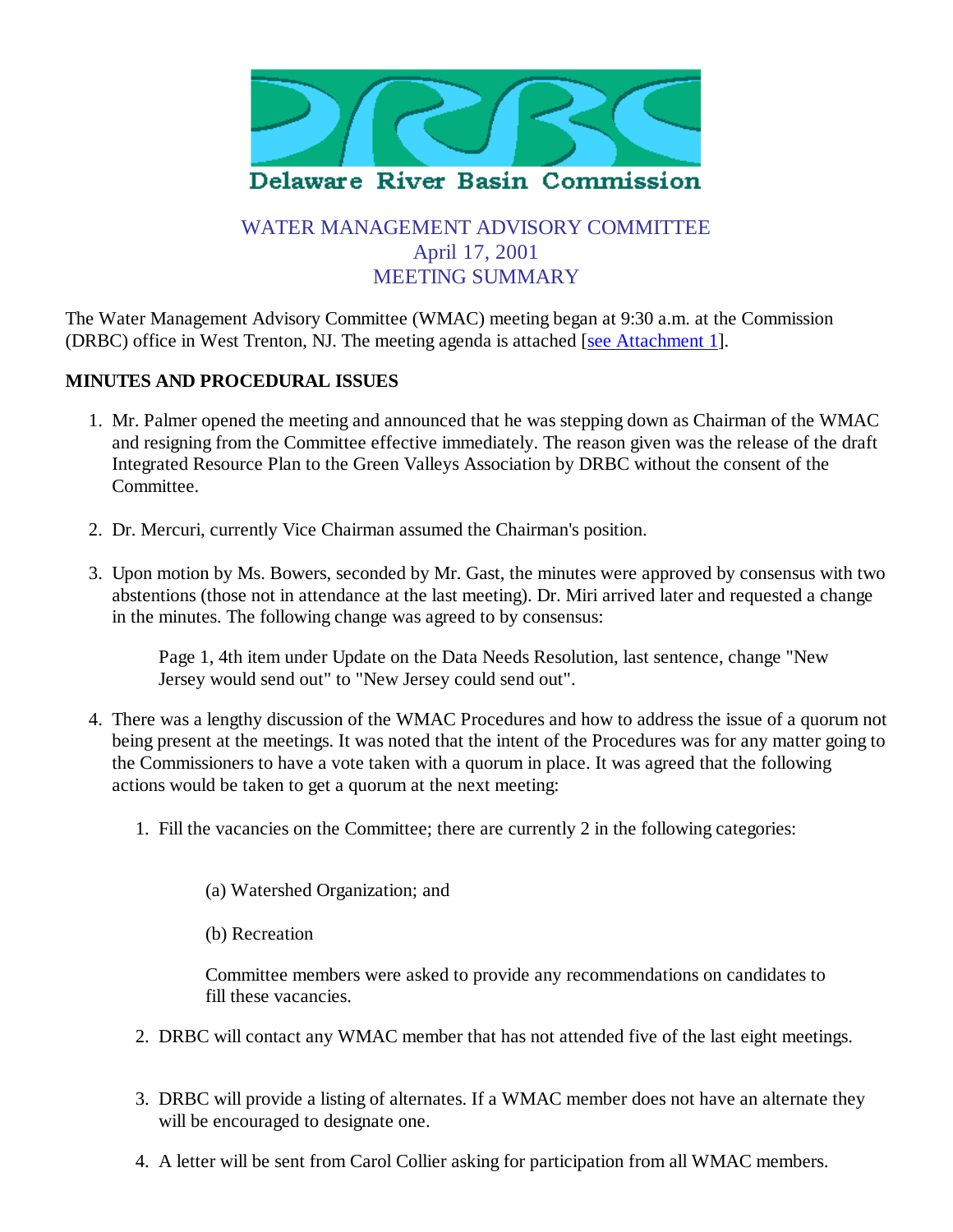A proposal was made to amend the WMAC Procedures by changing the current requirement to have 2/3 of the members present to hold a vote to 51%. This would change the number of members needed to hold a vote from 14 to 11. The amendment would further state that any vote will be determined by simple majority of those present. See attachment 2 for the revised procedures.

Jan Bowers was nominated for the Vice Chair position. There were no other nominations and Ms. Bowers was approved by consensus.

### **DISCUSSION ON THE DRAFT IRP GUIDANCE**

The IRP subcommittee has completed its work on the draft guidance by incorporating all comments received. The final draft was then given to PADEP for their formal review. This review has resulted in two issues receiving considerable attention by PADEP's attorneys. These issues are the requirement that ordinances be adopted in GWPA for implementation of the IRP and that the IRP could go beyond what is required by Pennsylvania law. The issues are undergoing legal review.

### **UPDATE ON THE DATA NEEDS RESOLUTION**

The changes made since the WMAC last saw the resolution were reviewed along with the additional comments and responses received. It was noted that in response number 2, line 2, proscribe should be prescribe.

New Jersey reported that they support the resolution but they are not sure that their NJEMS computer program will be ready right away. A change in the effective date could address this concern.

It was the consensus of the WMAC that the resolution be sent to the Commissioners for approval. As there were insufficient members present to conduct a formal vote this was considered the best means to convey to the Commissioners the position of those present.

In was noted that a future item should examine the definition of consumptive use. It was felt that different agencies and organizations have differences in how this term is used.

### **NEXT MEETING**

The next meeting was scheduled for July 10th at 9:30 a.m. at the DRBC office in West Trenton.

## **BROWN BAG LUNCH: RECLAIMED WATER USE AT GOLF COURSES**

Stanley Zontek (USGA), Jerred Golden (Hersheys Mill Golf Course) and Joellen Zeh (Audubon International) presented a Brown Bag Lunch on Reclaimed Water Use at Golf Courses. The conference room was filled to capacity for this discussion.

The WMAC would like to visit Mr. Golden's facility at some point and work on this issue further.

#### **WATER MANAGEMENT ADVISORY COMMITTEE ATTENDANCE April 17, 2001**

#### **Members Present**

1. Janet Bowers Chester County Water Resources Authority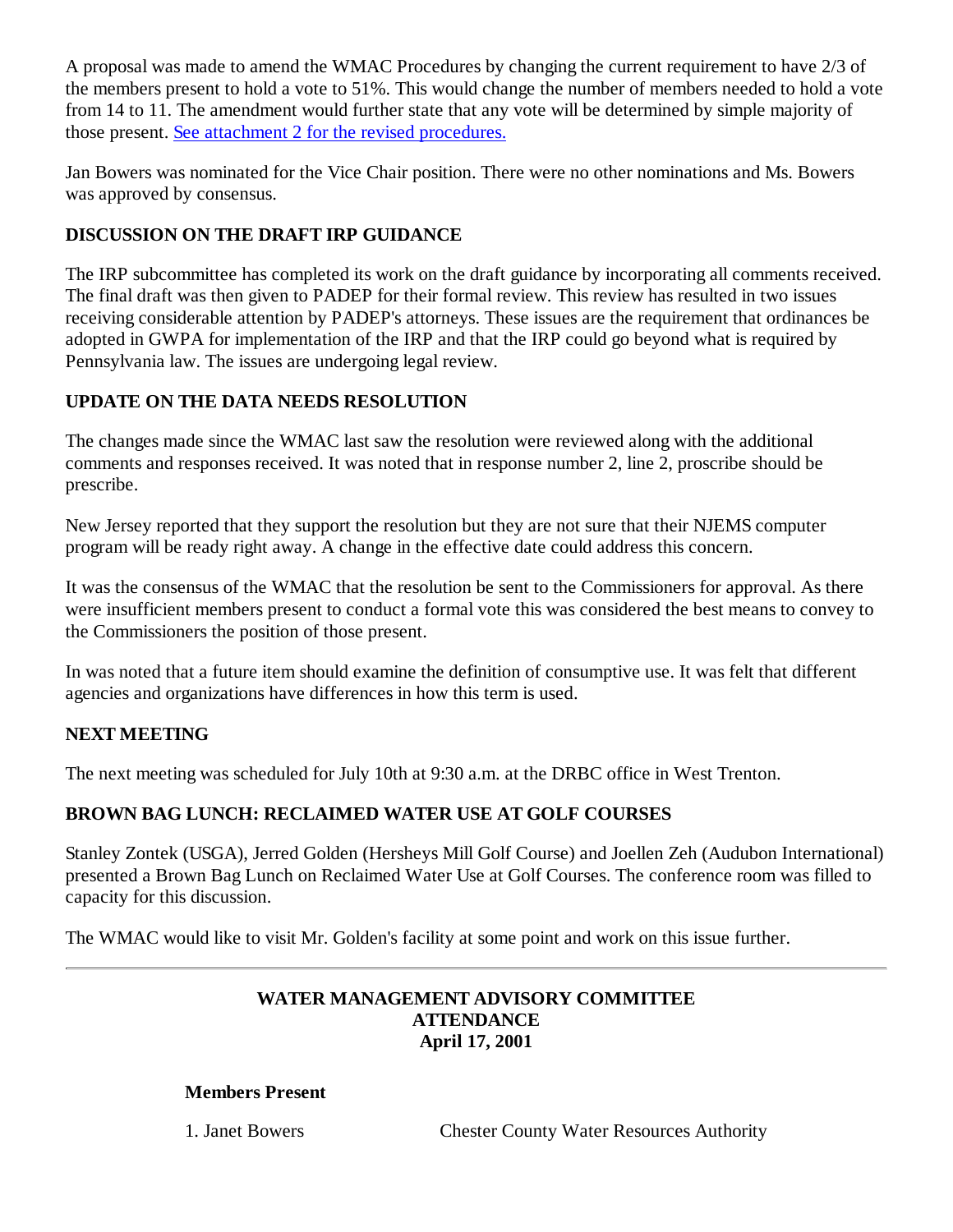| 2. William Gast                | Pennsylvania DEP                               |
|--------------------------------|------------------------------------------------|
| 3. John Gaston                 | <b>Stony Brook Regional Sewerage Authority</b> |
| 4. Warren Lavery               | New York State DEC                             |
| 5. Stewart Lovell              | Delaware DNREC                                 |
| 6. John Mello                  | U.S. EPA                                       |
| 6. Bruno Mercuri               | Mercuri & Associates, Inc.                     |
| 7. Joseph Miri                 | New Jersey DEP                                 |
| 8. Mary Ellen Noble            | Delaware Riverkeeper Network                   |
| 9. William Palmer              | <b>Water Resources Association</b>             |
| 10. Ferdows Ali (for Sam Race) | New Jersey Dept. of Agriculture                |
| 11. Frank Schaefer             | U.S. Army Corps of Engineers                   |
| <b>DRBC Staff Present</b>      |                                                |
|                                |                                                |

1. Jeff Featherstone

2. Lance Miller

3. David Sayers

#### **Attachment 1**

**AGENDA Water Management Advisory Committee Meeting April 17, 2001 West Trenton, NJ 9:30 a.m.**

*9:30 a.m. - 11:30 a.m.* **Regular Business Meeting**

**1. Minutes and Procedural Issues**

**- Rotation of Chair & Selection of New Vice Chair**

**- Discussion on Committee Membership and quorum**

**2. Draft IRP Guidance (Bowers)**

**3. Data Needs Resolution - Response to Comments (Mercuri/Siskind)**

**4. Next Meeting**

*11:30 a.m. - Noon* **Lunch Break**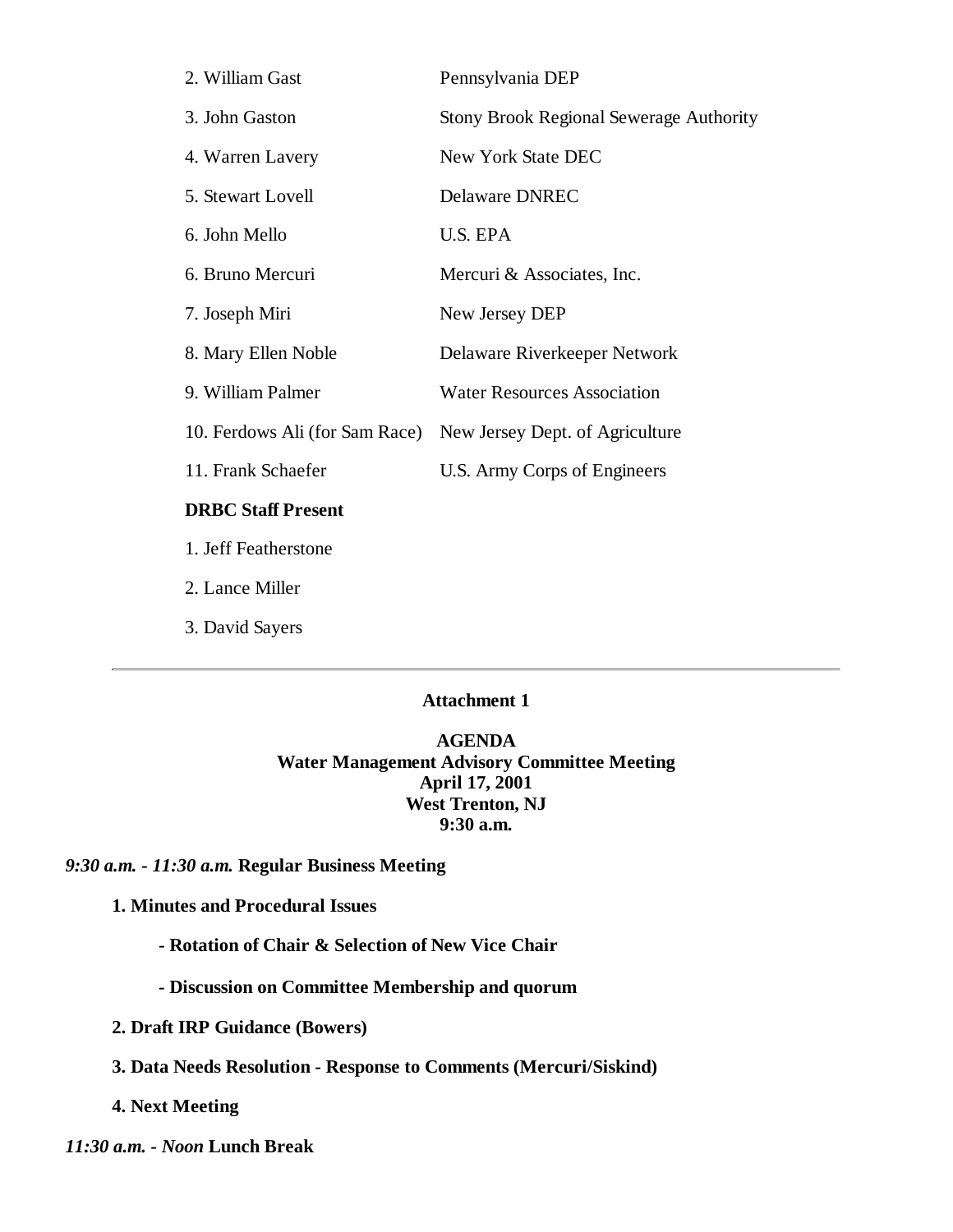#### *Noon - 1:30 p.m.* **Brown Bag Lunch: Forum on Reclaimed Water Use at Golf Courses**

#### *1:30 p.m. - 2:30 p.m.* **Committee Dialogue with Speakers**

#### **Attachment 2**

#### **PROPOSED CHANGES**

#### **WATER MANAGEMENT ADVISORY COMMITTEE PROCEDURES**

**Voting.** Decisions will be made by consensus, whenever feasible. When a consensus cannot be reached, a vote will be taken. At least 51% of the members - 11 members - are required to hold a vote. Decisions that will require a vote include Committee recommendations on which the Commission would need to take action. For recommendations on staff activities with no Commission action required, only a consensus and/or vote of members present will be required. The outcome of any vote will be determined by simple majority of those present. The Committee Chair will prepare a report expressing the opinions of the dissenters including reasons why a consensus could not be reached.

**Quorum.** No quorum is needed to hold a meeting.

**Committee Chair.** Responsibilities of the Chair include: conducting meetings, consulting with Commission staff on meeting agendas, and reporting to the Commission once a year. The Committee will have a Chair and Vice Chair. The Vice Chair will carry out the responsibilities of the Chair when the Chair is not present. Members of State agencies representing the Governor on the Commission will not serve as Chair or Vice Chair. The term of the Chair and Vice Chair will be one year. After completion of the Chair's term, the Vice Chair will assume the role of Chair and a new Vice Chair will be selected. The Committee will endeavor to ensure that, over time, members elected to the positions of Chair and Vice Chair represent all member interests.

**Designees.** Members may send designees to Committee meetings. However, a member may only assign a designee for a specific meeting and must do so by writing or e-mailing to the Delaware River Basin Commission. The designee will have the same privileges as the member including voting rights.

**Meeting Schedule.** Meetings will be held four times a year, unless the Committee decides otherwise.

*Questions?*

*David Sayers***,** *DRBC Water Resources Analyst, ext. 236*

Hydrologic Info | News Releases | Next DRBC Meeting | Other Meetings | Publications | Basin Facts | Contact Info | Your Comments Welcomed

Commission Member Links: Delaware | New Jersey | Pennsylvania | New York | United States |